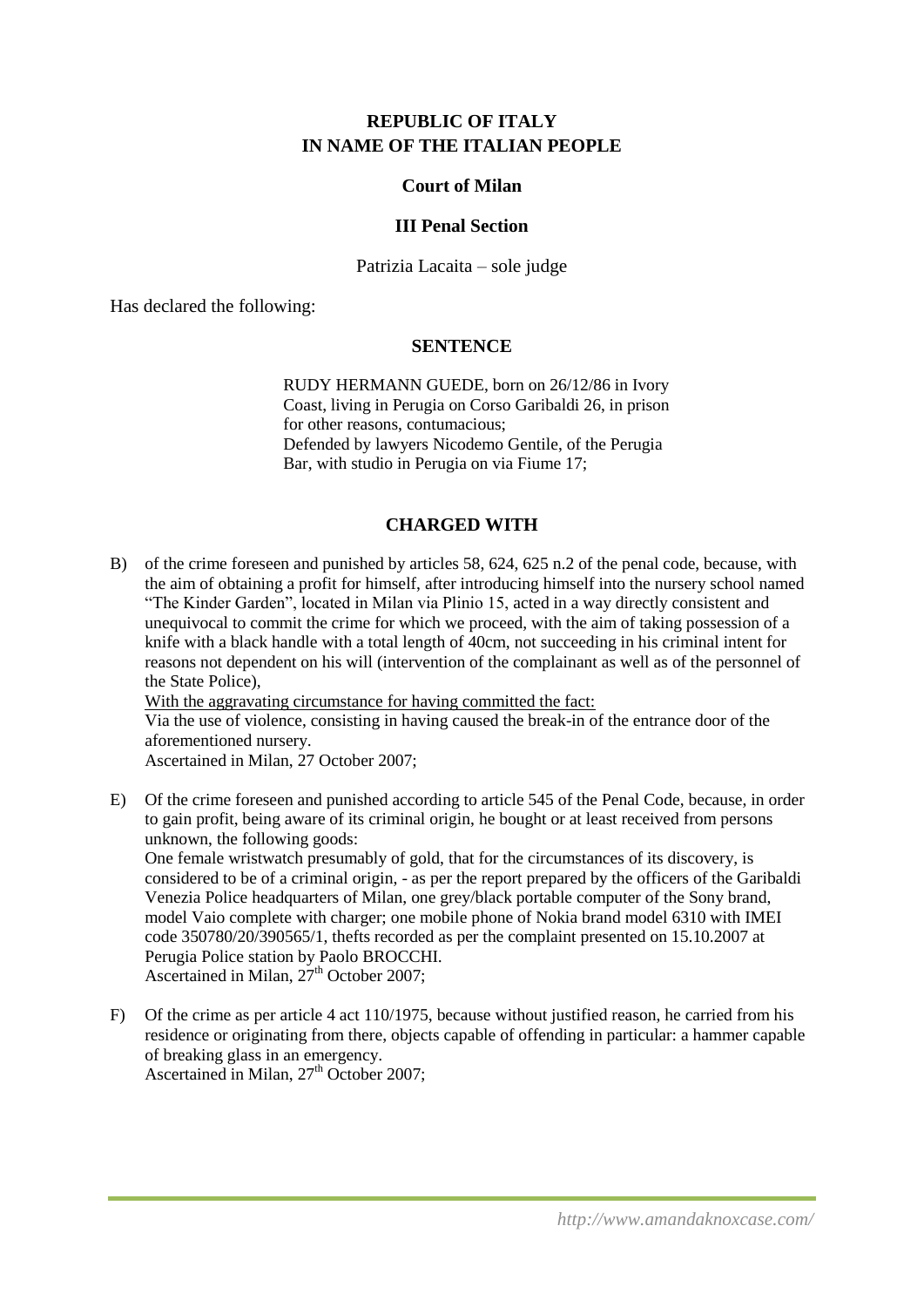# **CONCLUSIONS**

### The Prosecutor requests:

conviction for charge A for attempted burglary with aggravating circumstances;

for charge B to concede the mitigating circumstances as being equivalent to the aggravating circumstances hence 4 months of imprisonment and 300 Euros fine;

for charge E to recognize the circumstances as per article 648 of the Penal Code hence 3 months of imprisonment and 200 Euros fine;

for charges F and G no possibility to proceed for statute of limitations.

## The Defense requests:

primarily, for charge B the exclusion of the disputed aggravating circumstances, mitigating circumstances as per article 62 n. 4 of the Penal Code and mitigating circumstances, hence the minimum sentence with benefits;

for charge E to be considered the hypothesis as per article 712 of the Penal Code and declare no possibility to proceed for statute of limitations, or alternatively consider the continuation to charge B mitigating circumstances as per article 648 paragraph of the Penal Code and mitigating circumstances as per article 62 bis, hence minimum sentence with benefits;

for charges F and G no possibility to proceed for statute of limitations, or alternatively for charge F recognition as a misdemeanor.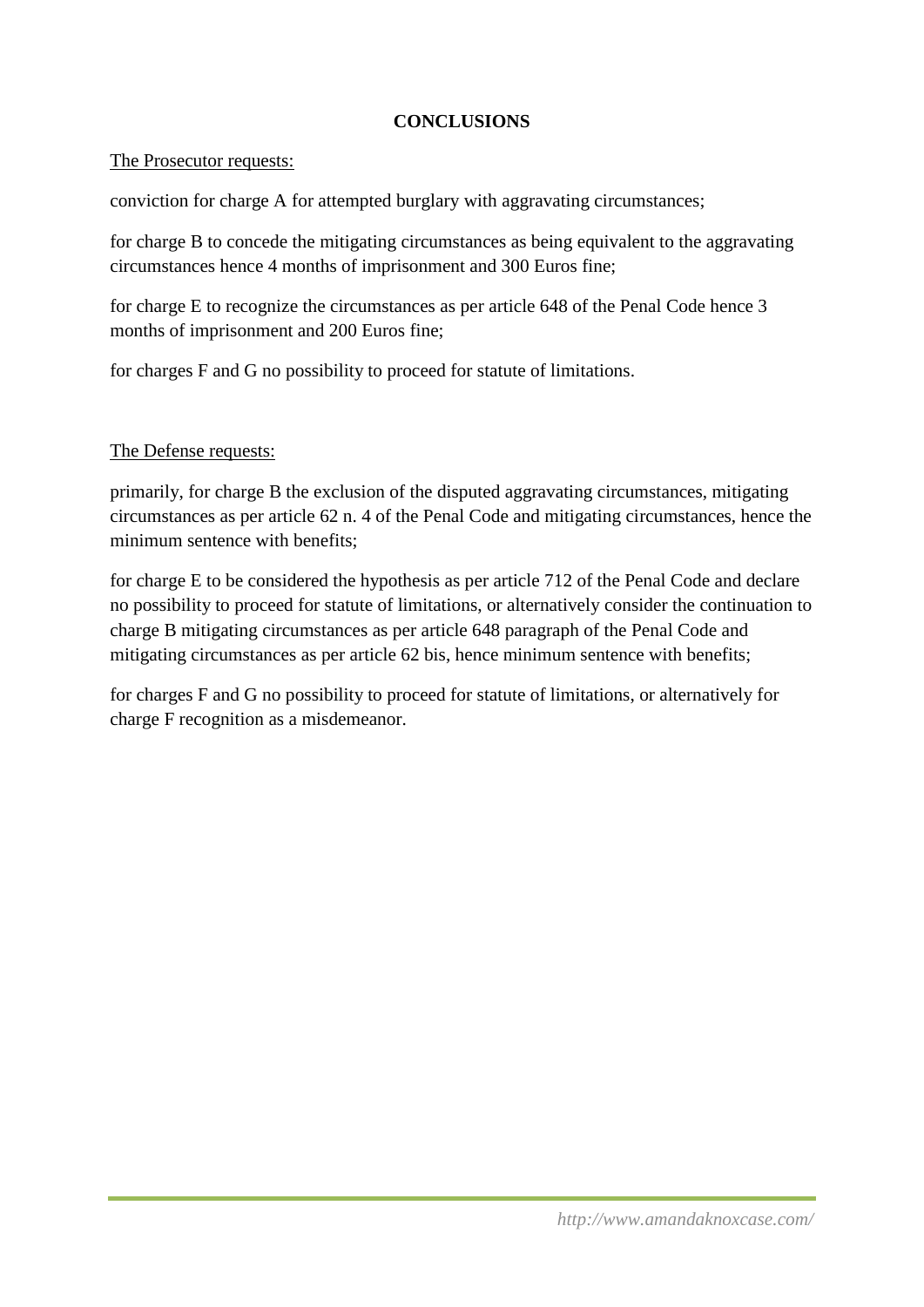## **REASONS FOR THE DECISION**

Rudy Hermann Guede, who was summoned to trial to respond for the crimes indicated in the preamble, given the request by the defense counsel and lawyer Nicodemo Gentile, was tried through a summary judgment [fast track trial] with supplementary evidence consisting of the acquisition of transcripts from the hearings of 26 and 27 June 2009 of the trial that took place in the Assizes Court of Perugia against Amanda Marie Knox and Raffaele Sollecito (trial. N. 8/2008, relating to the murder of Meredith Kercher), concerning the statements made in that trial by witnesses Maria Antonietta Salvadori del Prato and Paolo Brocchi.

The defendant, imprisoned for other reasons, waiving his rights to appear and declared absent by default, sent a written statement, which are in the court records.

From the recorded report of 27.10.2007 signed by Officer Rita Spessi, head of Venezia Flying Squad Bis of Police Headquarters of Milan, it was established that, at 10:22 of the same date 27.10.2007 the crew of the aforementioned Flying Squad went to via Plinio 16 in Milan, at the nursery / kindergarten located there, sent by the Operations centre following the report of the presence of an immigrant who was wandering inside the school building: on arrival the officers made contact with the director of the nursery, Maria Antonietta Salvadori del Prato Titone, who had requested the intervention and reported that in the morning, having arrived at the nursery school, she had noticed the presence of an individual who was coming out of the director's office and who justified his presence claiming to have slept there. Salvadori del Prato clarified that, while waiting for the officers, she noticed that the cables of her computer had been disconnected and the lock of her cabinet had been tampered with.

The individual in question, who was still present, was then identified as being Rudy Hermann Guede (today's defendant); he, who had a backpack with him, was found in possession of a large kitchen knife, a portable computer (Sony brand, Vaio model), a mobile phone (Nokia brand), a hammer for breaking glass in emergencies and a woman's wristwatch apparently made of gold. The knife, recognized as hers by Salvadori del Prato, was returned to her, while the other objects were seized (record of seizure 27.10.2007, in the court records).

Regarding the portable computer (complete with battery and power adaptor) and the mobile phone, the checks carried out on these goods led to the verification of their illegal origin, which was the burglary perpetrated on 13 October 2007 at a lawyer's office in Perugia, as reported on 15.10.2007 at the Police station of Perugia by Paolo Brocchi; who, having been contacted by telephone by the operators, confirmed goods had been stolen, stating that the computer was the property of his colleague Matteo Palazzoli and was easy to use because entry of a password was not required for access.

The computer and mobile phone were then taken in by the Perugia Prosecutor's office, following the seizure order issued by that office in the proceedings for the murder of Meredith Kercher, which occurred in the night between the  $1<sup>st</sup>$  and  $2<sup>nd</sup>$  November 2007 in Perugia (a crime for which Guede was then convicted with the sentence 22.12.2009 of the Assizes Court of Appeal of Perugia, then finalized on 16.12.2010).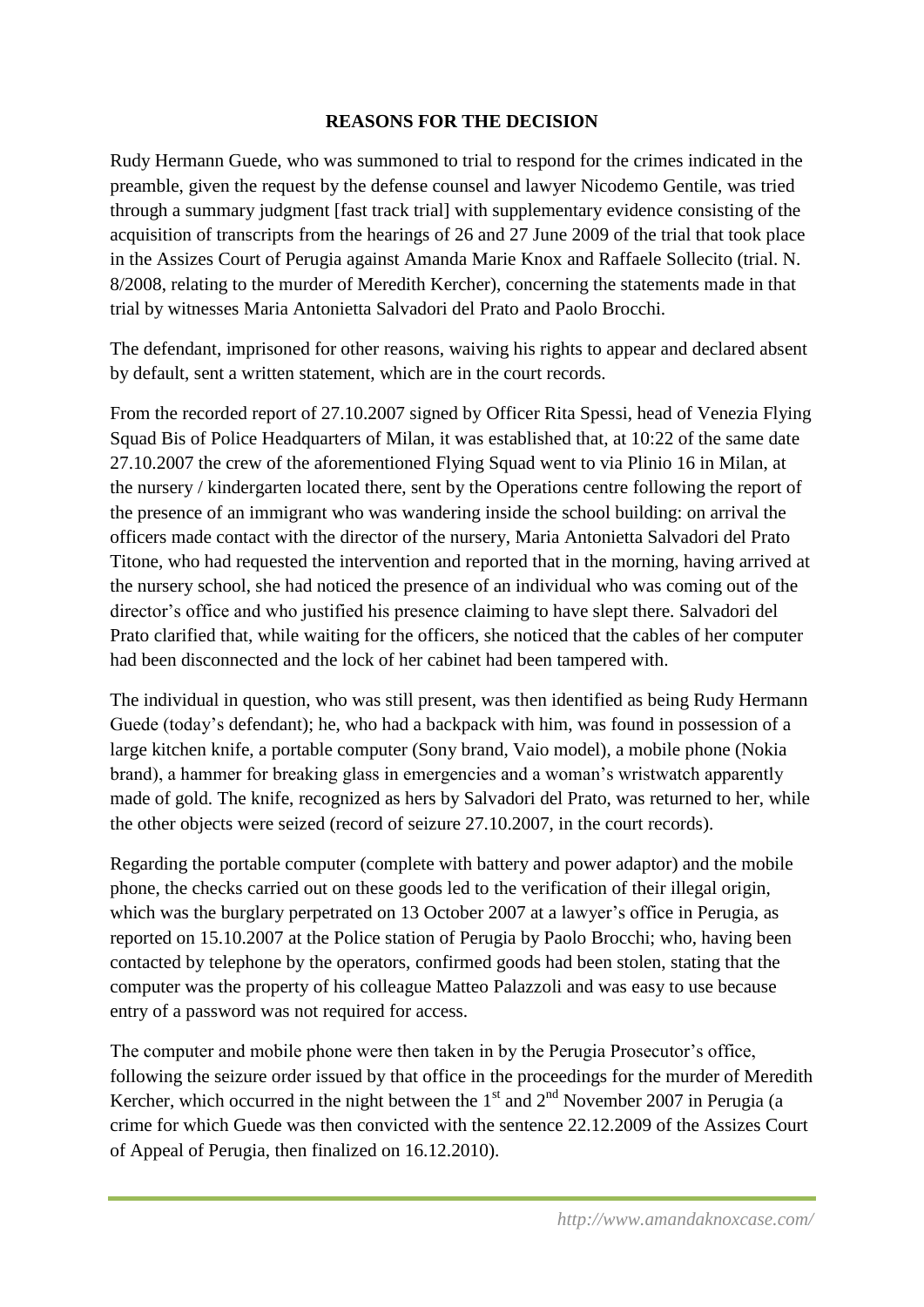In the complaint presented by Salvadori del Prato on the same day 27.10.2007 she stated the following: having arrived at the nursery school on via Plinio, she opened the front door which was partly damaged due to a burglary that had occurred a few days previously which allowed it to be opened with a strong push – and she went up to the level that was half a floor above where her office was located, where she saw a man coming out of it; she immediately asked the man what he was doing there and what he had taken and the man responded that he hadn't touched anything and had only just slept there, because he had arrived at the railway station from Perugia the previous day and not having a place to spend the night, another man had told him that for 50 Euros he would show him of a place where he could sleep and then he had accompanied him to this nursery school, opening the door with the keys that he had in his possession. Salvadori del Prato in her complaint said in her report that she had checked the place and there was no obvious sign that the man had slept there inside the nursery school and in fact no tables had been placed next to each other and the mattresses in the gymnasium were all in their original places. Salvadori del Prato also noticed that that the lock of the cabinet was in a different position from how she had left it – even though then after a later check nothing was found to be missing - and also that two cables of her computer had been disconnected. In the end the claimant confirmed that she recognized the knife with a black plastic handle, about 40cm in length, that was found to be in the aforementioned man's possession.

The statements made by Salvadori del Prato in the trial held in the Assizes Court of Perugia basically confirm what has already been highlighted, with the following clarifications: she was in the company of her 6 year old son and outside waiting for her were a blacksmith (for the installation of a stairway outside in the garden) and the gardener; the man found inside the nursery school was very calm; the lock of the cabinet hadn't been forced open, but it was open (while she normally locked it); in the office there was also a money box, which was open and from which she claimed there were some coins missing; the fact that the front door of the nursery school was "defective" and could be opened with a kick wasn't clearly obvious ("this was something that only we knew"); the man had said that the computer was his; as for the knife, it was for cutting meat and it was used by the chef of the kitchens.

With regards to Paolo Brocchi (a lawyer, who later died), from his testimony before the Assizes Court of Perugia it was established that a burglary had occurred at his studio by unknown burglars on the night between 13 and 14 October 2007, a burglary which had been discovered by his colleague Palazzoli, whose portable computer had been stolen by burglars. Initially Brocchi hadn't realized that burglars had stolen his mobile phone, that wasn't still in use but which he kept in his desk drawer, a fact which he had discovered when he received the telephone call from the Police of Milan, that had found it and had located him because, when turning it on, his name appeared. In the aforementioned testimony Brocchi clarified that on 29.10.2007 a man came to him who said he was the one found in possession of the computer and telephone and he stated that he had bought them legally in Milan, near the railway station; at the time he didn't know this person, who he later recognized as Guede, whose photograph had appeared in the newspapers in relation to the murder of Meredith Kercher.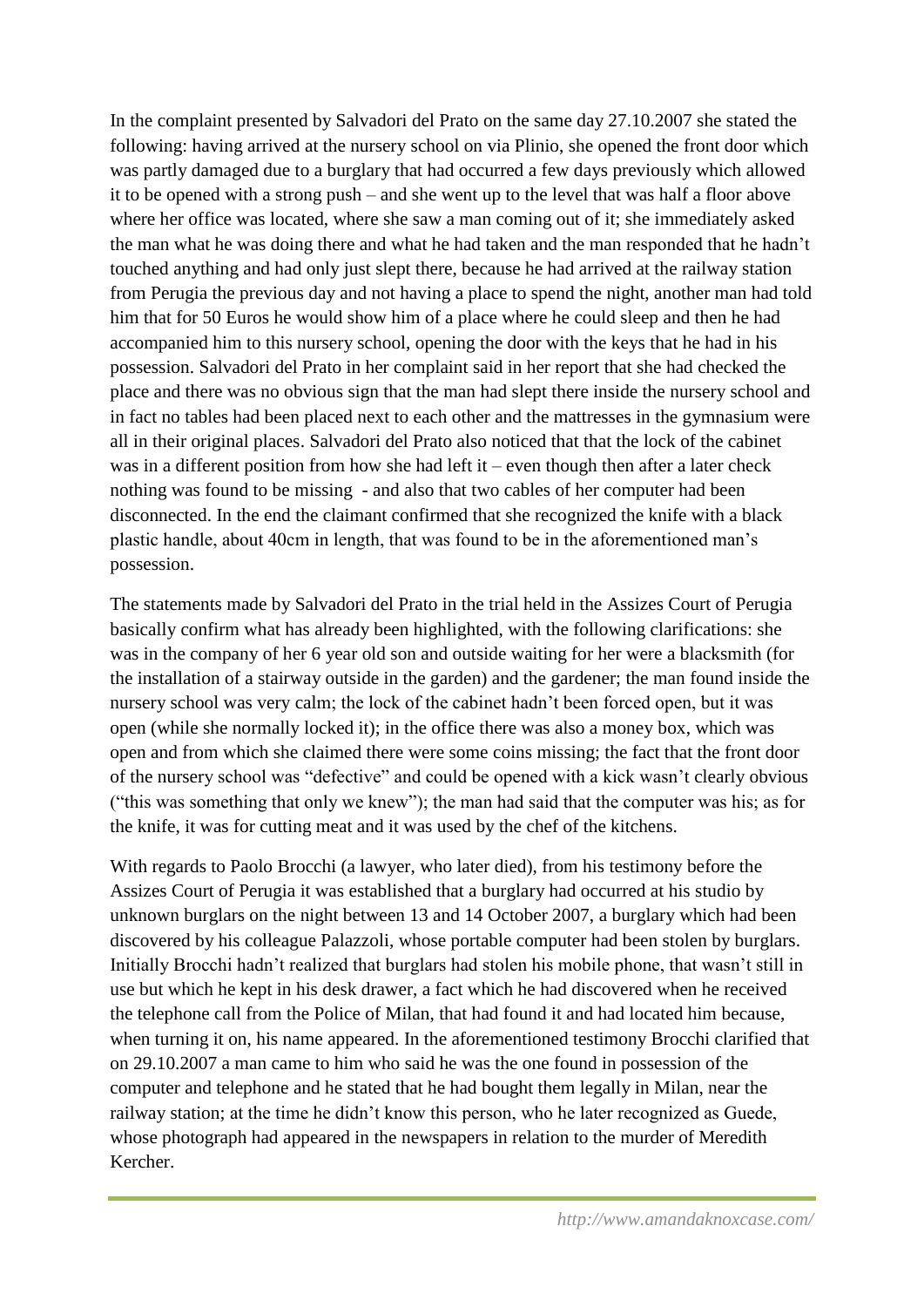Finally, in the "spontaneous statements" written by the defendant, Guede stated that in October 2007 he was going through a difficult family period and he came to Milan for the weekend with the intention of going to Lecco where his Aunt lived, to speak with her and receive advice. When he arrived by train in Milan, he decided to take a little break going to some local bars to listen to music; it became late and he didn't feel like taking the train to Lecco, so he decided to stay in Milan. Not having enough money for a hotel, he accepted the offer of a South American person who had told him that he could put him up; this man accompanied him to via Plinio and had opened the gate with keys in his possession, but then, instead of going to one of the buildings that overlooked the courtyard, he went towards the nursery school and here, still using his keys he was able to – even though with some difficulty – to open the door. Realizing that it was a nursery school, he complained that it didn't seem correct to sleep there, but the South American calmed him down, saying that his partner worked at the nursery school and he could use it and he had already accommodated people there on other occasions. He had slept on the floor of the office indicated to him by the South American (who had gone away) and the next morning, hearing someone arrive and thinking it was him, he went towards him; instead it was the headmistress, in the company of a child, to whom he tried to explain what happened and who called the Police. With regards to the items in his possession, Guede stated that he bought the computer and the telephone at a second hand market; at that time, to the Police, maybe for the stress of the moment, maybe realizing these were items coming from illegal actions, he said that he had bought them in Milan, but now, thinking it over, he is certain that he bought them in Perugia. Regarding the watch, it was a souvenir given to him by a female friend. Seeing as he had heard mention of the lawyer Brocchi in the Police Offices, when he returned to Perugia he looked for him to explain to him why he was in possession of his computer and mobile phone. Finally Guede affirmed that he hadn't entered the nursery school to steal, and he stated that he realized that he had made a mistake in accepting the invitation of the South American and of having bought items without being sure where they came from, which he had done out of naivety.

The ascertained findings prove criminal responsibility for attempted burglary as per charge B) and for the crime of receiving stolen goods as per charge E).

Of course he entered into the nursery school on via Plinio, where he was taken by surprise by the headmistress Salvadori del Prato, who then recognized the knife found on him as her own. This makes it clear that the taking of the knife came about with the intention of stealing it, which was unsuccessful because the defendant was taken by surprise while still there. The entrance into the nursery school can't be considered as occurring with the intention of spending the night once he had decided to remain (and alone) in the nursery school, as no element supports it and it is contrary to any logical explanation. Guede crashed out in the headmistress's office only because it was the place indicated to him by, according to his version, which is entirely improbable, he had accompanied him there, opening with keys in his possession, instead of making use the more comfortable facilities available in the gymnasium; the details provided by Salvadori del Prato lead to the same conclusion (the lock not closed, the open drawer, the disconnected computer cables), which indicates, in a place where the knife was originally located, of an activity of searching for something of interest, of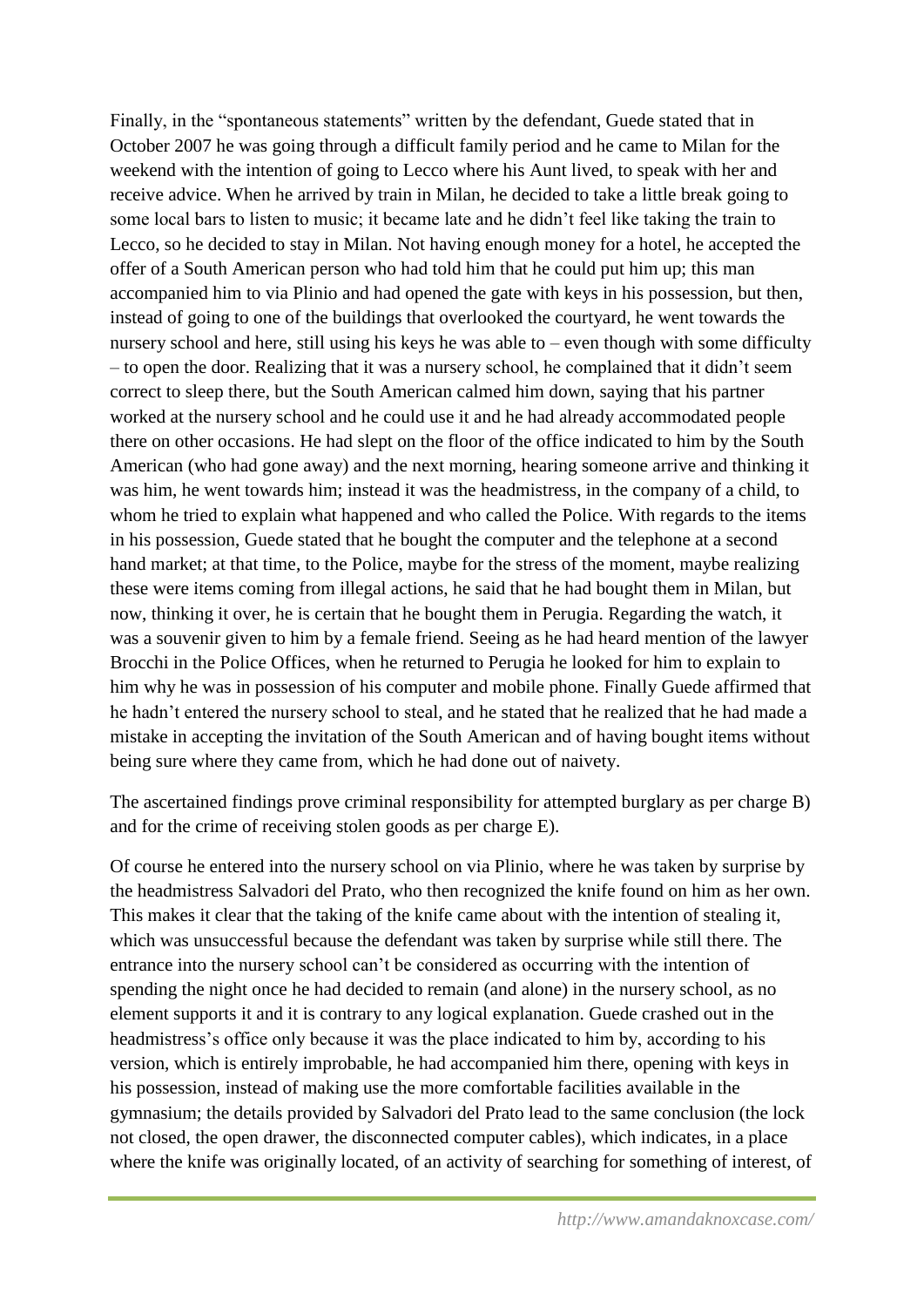potential use. We have already covered the absolute improbability of the defense's version, where it appears clearly lacking when it makes reference to the South American in possession of the keys to the nursery school, for which no identifying element was provided and for which one cannot understand why, overnight, he should be in possession of keys which, even according to the version of the defendant, weren't his own. It's clear, instead, that the defendant entered the nursery school forcing open the front door and that might have been facilitated by the condition of the front door, which was not apparent, which is not sufficient to exclude the existence of the contested aggravating circumstances according to article 625 n2 of the Italian Penal Code especially as the defendant was also found in possession of a tool (the hammer) well suited to the intentions indicated, given its properties.

The findings indicated thus prove the illegal origin of the computer and mobile phone found in the possession of the defendant and if, on one side, there are no elements to confirm that it was Guede who committed the burglary, on the other hand it is certain that he was aware of its origin. Indeed, as emerges from the cited Police report, just by checking these items the officers were immediately led to the identification of Brocchi; the computer could be accessed without a password and so its content was immediately visible; for the mobile phone, from Brocchi's statement it was found that, when switched on, it showed his name. It also appears to be of significance the fact that the defendant had initially claimed to have acquired them in Milan, a fact that was disproved by Guede himself in his last written letter and was in itself unlikely, given the brief time that elapsed since the burglary, the distance between the locations (Perugia-Milan) and the type of objects. The initial version, at least as reported by Brocchi, evidently had the intention of distancing himself from that burglary and in that context even his spontaneous appearance at Brocchi's studio is not an indication of good faith.

Also the watch found in the possession of the defendant must be considered as having a criminal origin, given the type of object and the absence – also relevant in establishing his awareness of its criminal origin – of any concrete indication regarding the "female friend" who allegedly gave it to him.

Moreover the findings of the proceedings prove the facts of the criminal charges F) and G), given that, regarding the hammer, the type of item and its certain possession already previous to the entrance into the nursery school; from the report of the service [officers who arrived on the scene] it emerges how the defendant, at the moment he was checked by the officers, who asked him to show his documents, he didn't have with him an identity card. For such an offense, however, no conviction can be pronounced, given that by now it has expired due to the statute of limitations. Indeed it's a question of a misdemeanor and, taking into account the date it was committed, the maximum period has expired referred to in articles 157 and the penal codes therein as equal to five years.

For the offenses described in charges B) and E), for which a sentence must be pronounced, the obligation of continuation is accepted because of the nature of the offenses and the period of time in which they were committed; the most serious offense, considering the extent of the sentence foreseen for it, refers to charge E). The variety and type of items does not consent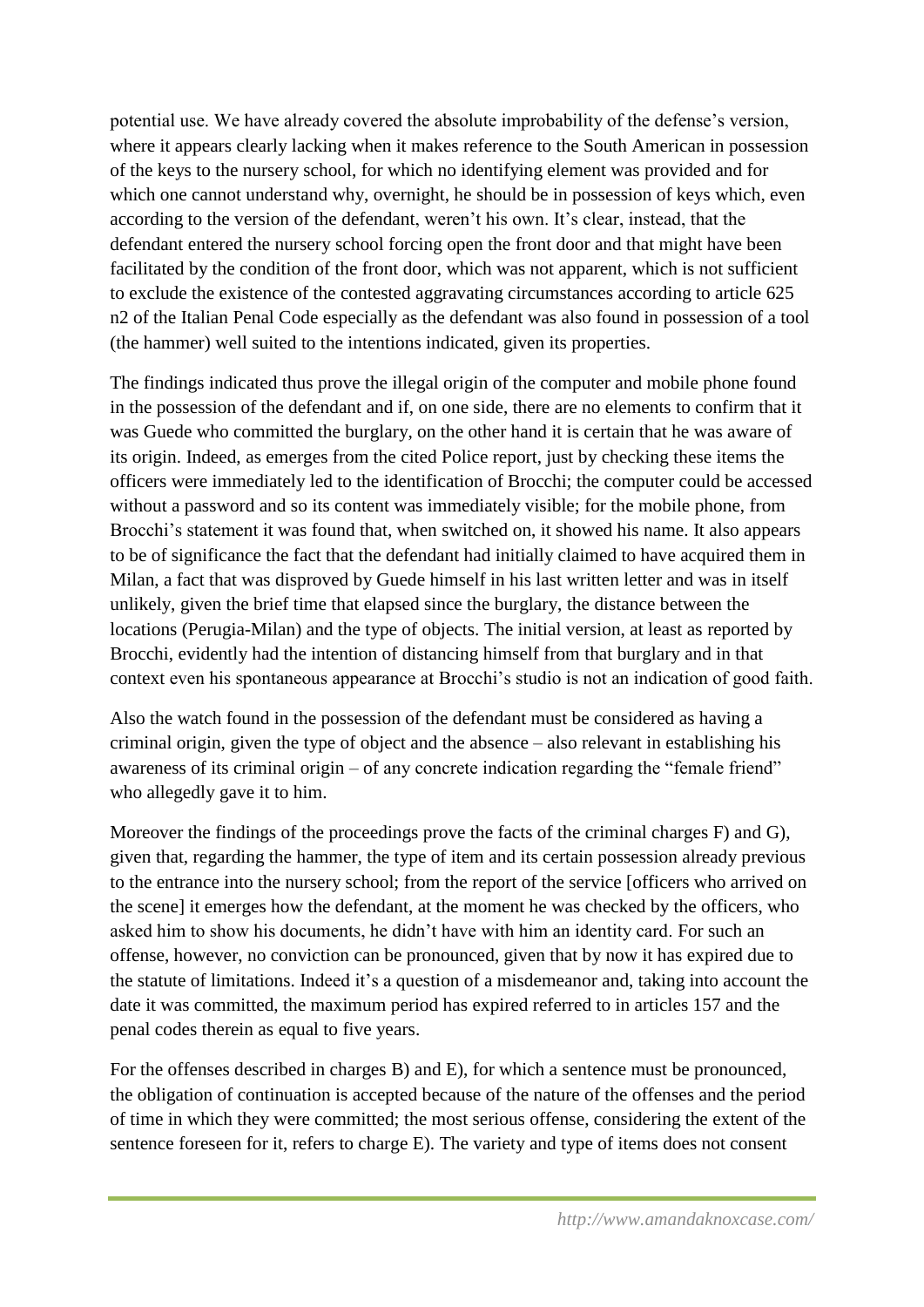acceptance of the possibility of mitigating circumstances as per article 648, second paragraph, of the penal code.

There are no grounds for mitigating circumstances, given the complete absence of any remorse being shown and taking into account the overall personality of Guede, as demonstrated from the reported sentence [Kercher case], even if for crimes committed at a later time.

As per article 133 and as per the penal code determined to be equal to two years, one month and fifteen days of imprisonment and a fine of  $\epsilon$ 2,100.00, determined as follows: standard sentence for the most serious violation, indicated above, two years of imprisonment and fine of  $\epsilon$ 1,900.00, increased by one month and fifteen days of imprisonment and a fine of  $\epsilon$ 200.00 as per article 81 paragraph of penal code for charge B) as a continuation [of the first crime] and taking into account the modest value of the items up until the intervention of the headmistress and his physical apprehension.

Lastly, this sentence is reduced by one third for the reduction expected for a fast track trial as per article 442 of the Italian Code of Criminal Procedure.

The small hammer and the watch that were seized are to be confiscated, given the nature of the former and the criminal origin of the latter, without it being possible to identify a legitimate owner of the latter.

The reported sentence of the defendant excludes that there can be benefits conceded as per articles 163 and 175 of the penal code.

# **FOR THESE REASONS**

As per articles 533, 535 and 442 of the Italian Code of Criminal Procedure.

# **DECLARES**

RUDY HERMANN GUEDE guilty of the crimes of charges B) and E) and, combining the crimes with the restriction of their continuation, applying the reduction for the fast track trial,

# **SENTENCES**

him to one year five months of confinement and a fine of  $\epsilon$  1,400, as well as the payment of court costs

# **ORDERS**

the confiscation of the sequestered hammer and watch.

as per article 531 of the Italian Code of Criminal Procedure.

# **DECLARES**

it is not necessary to proceed against the defendant for the crimes of charges F) and G) because they have expired for the statute of limitations.